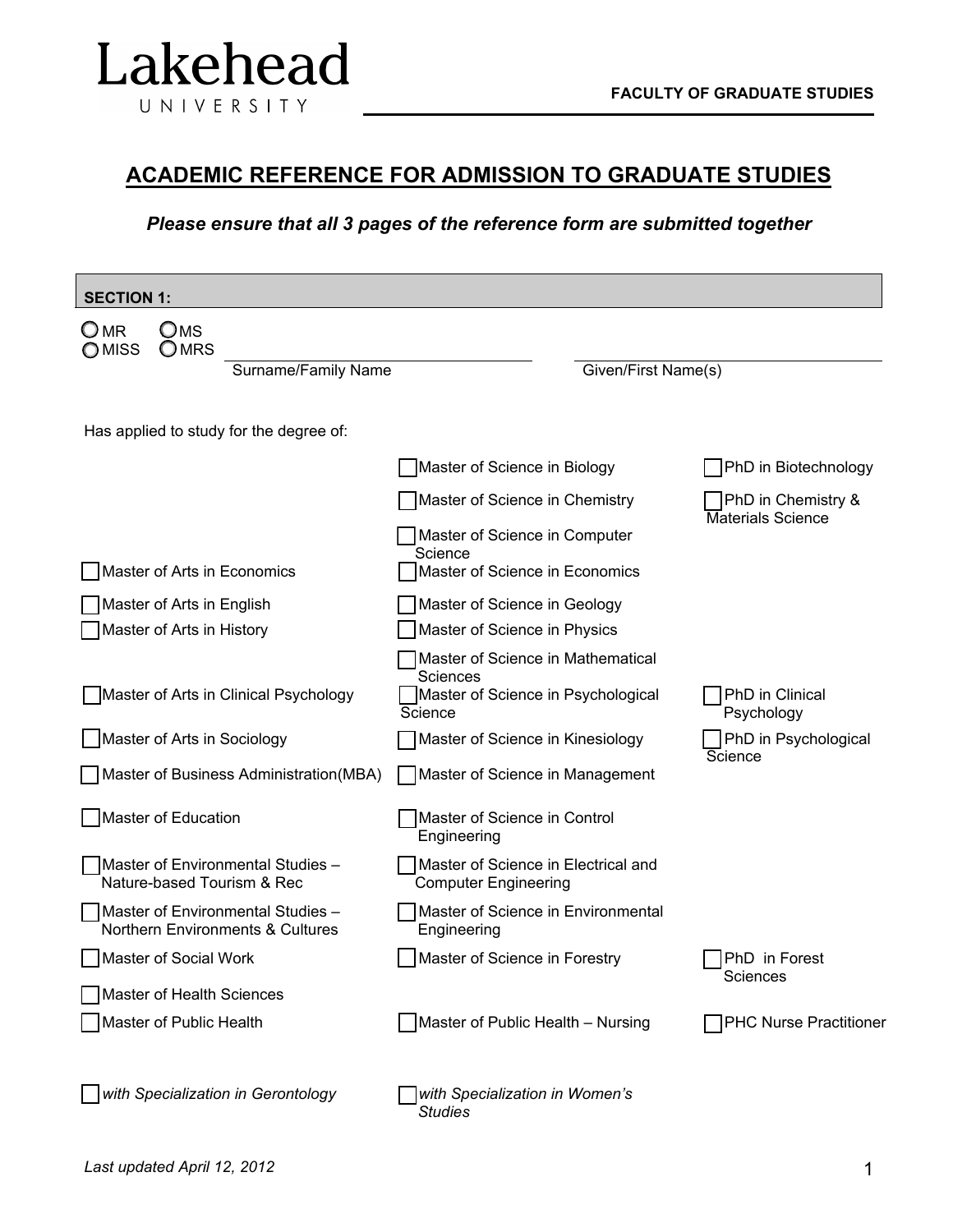#### **SECTION 2: TO BE COMPLETED BY THE REFEREE:**

*The information in this report will be considered confidential and will not be released to the applicant or anyone outside Lakehead University. We are particularly interested in the applicant's ability to undertake advanced study and research. We would appreciate knowing the basis for your statements.*

| 1. | I know the candidate in my capacity as                                                                |         |                |                |                 |  |
|----|-------------------------------------------------------------------------------------------------------|---------|----------------|----------------|-----------------|--|
|    | during the period of                                                                                  |         | (month/year)   | to             | (month/year)    |  |
| 2. | In comparison with other students at the applicant's level, please indicate where you would rank this |         |                |                |                 |  |
|    | applicant:<br>$\bigcap$ 5%<br><b>TOP</b>                                                              | $O$ 10% | $\bigcirc$ 25% | $\bigcirc$ 40% | ◯ Below Average |  |

3. Compared to other students at the same level, please evaluate the applicant in the following respects:

|                                     |                  |                |                |                | <b>NO BASIS</b>  |
|-------------------------------------|------------------|----------------|----------------|----------------|------------------|
|                                     |                  | <b>ABOVE</b>   |                | <b>BELOW</b>   | <b>FOR</b>       |
|                                     | <b>EXCELLENT</b> | <b>AVERAGE</b> | <b>AVERAGE</b> | <b>AVERAGE</b> | <b>JUDGEMENT</b> |
| Academic Preparedness               |                  |                |                |                |                  |
| Ability to Communicate: Orally      |                  |                |                |                |                  |
| Written                             |                  |                |                |                |                  |
| Creativity & Capacity for           |                  |                |                |                |                  |
| <b>Independent Thinking</b>         |                  |                |                |                |                  |
| Initiative & Seriousness of Purpose |                  |                |                |                |                  |
| Judgement                           |                  |                |                |                |                  |
| Research Skill / Potential          |                  |                |                |                |                  |
| <b>Overall Ability</b>              |                  |                |                |                |                  |

4. Please elaborate on this assessment and provide any additional information regarding this applicant which which is not apparent in the academic transcripts. Other relevant comments may be included that provide a complete picture of the applicant's abilities and potential. *(You may supply an additional letter as an attachment to this form, if necessary).*